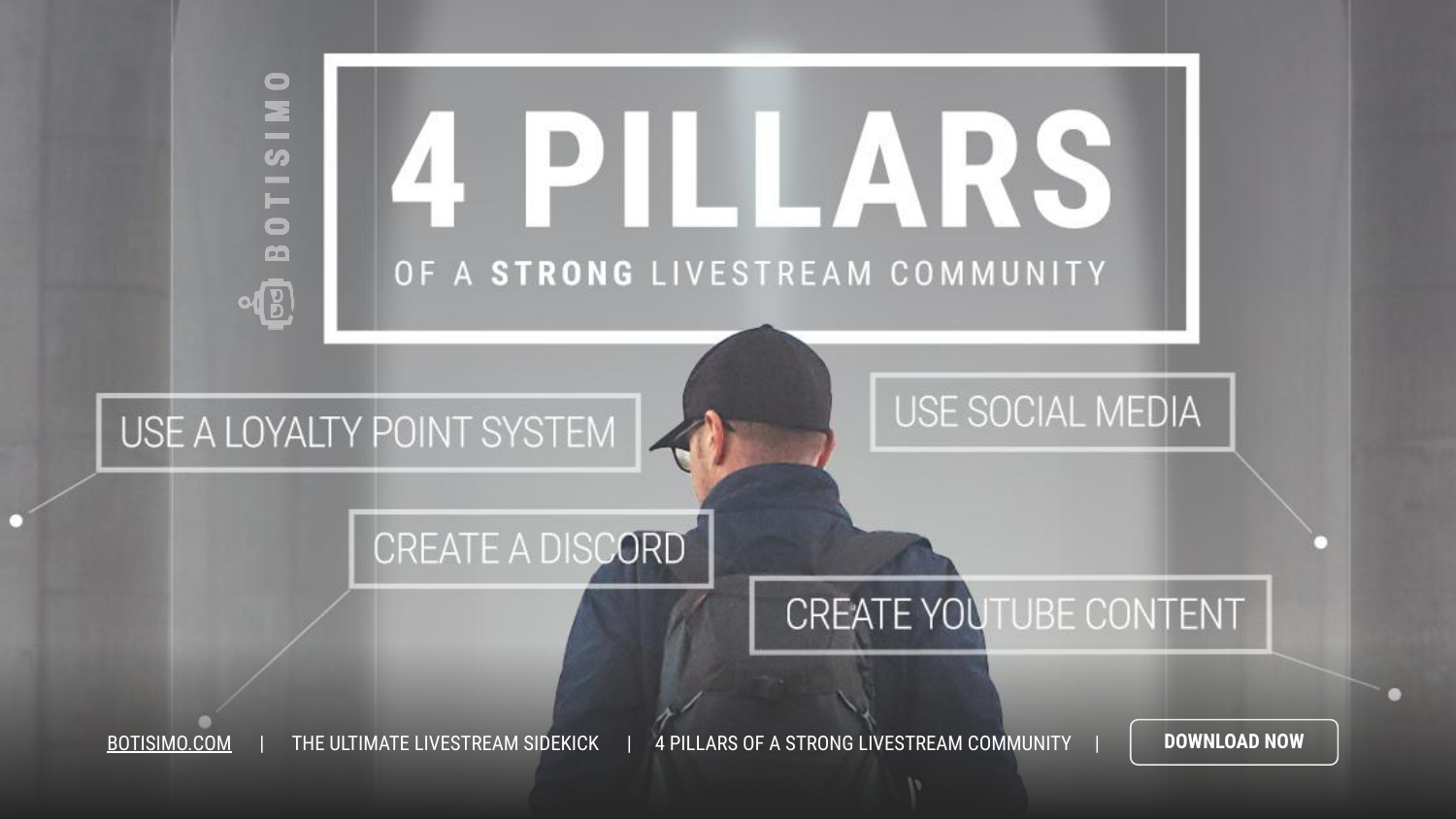#### **CREATE A DISCORD SERVER**

Live streaming is a great way to entertain and interact with your community in real-time. But what about when you're not streaming? Discord is a chat application that helps your community have organized conversations, share media, and coordinate with each other outside of your stream. Consider teaming up with other like-minded streamers to create 1 Discord server for all of your streams and build your community together.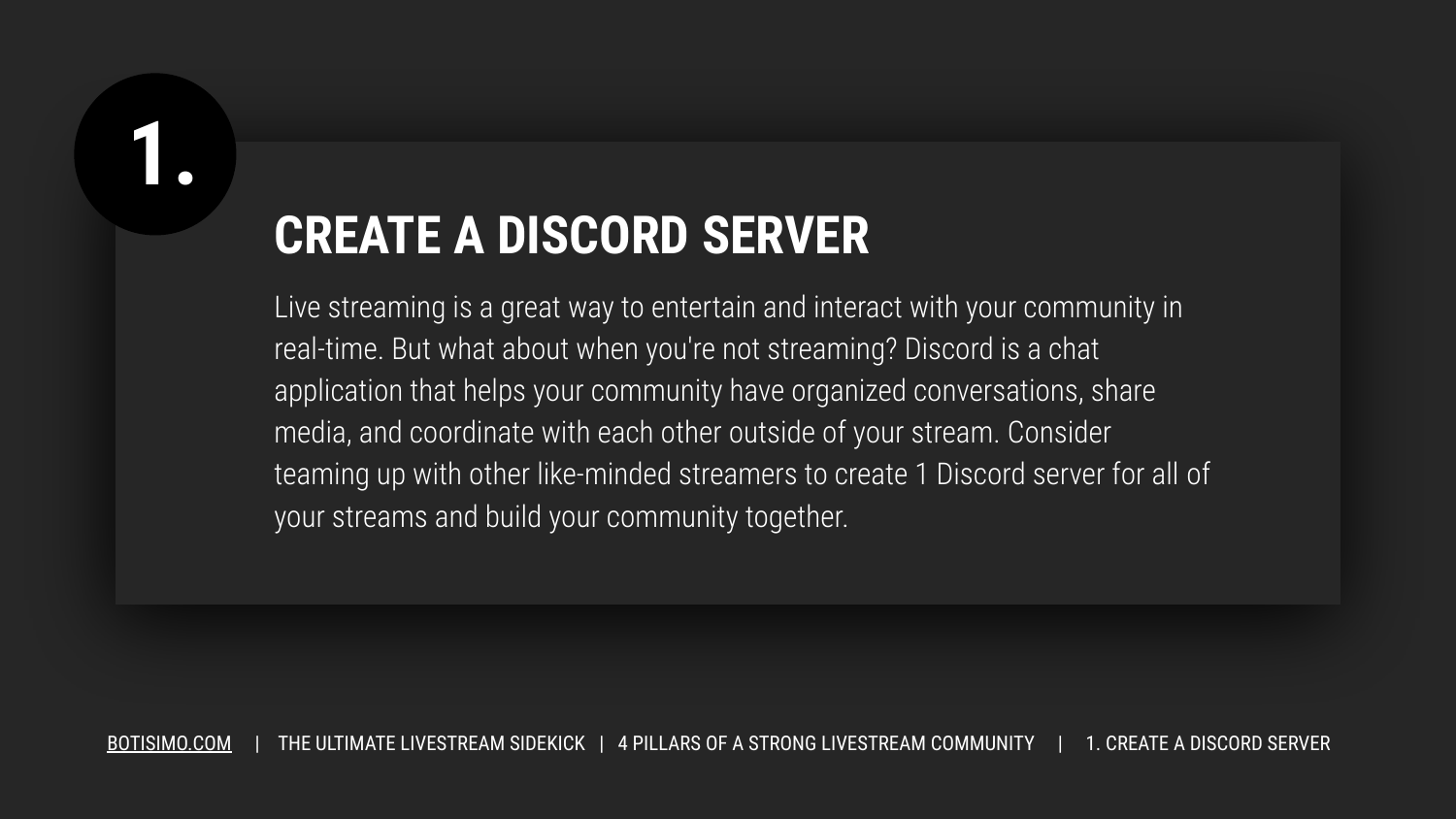## **USE A LOYALTY POINT SYSTEM**

A loyalty point system is a system that credits your viewers and chatters with points based on their participation. Loyalty points are often used to gamify your chat and keep viewers coming back to earn more.

[BOTISIMO.COM](https://botisimo.com/signup) | THE ULTIMATE LIVESTREAM SIDEKICK | 4 PILLARS OF A STRONG LIVESTREAM COMMUNITY | 2. USE A LOYALTY POINT SYSTEM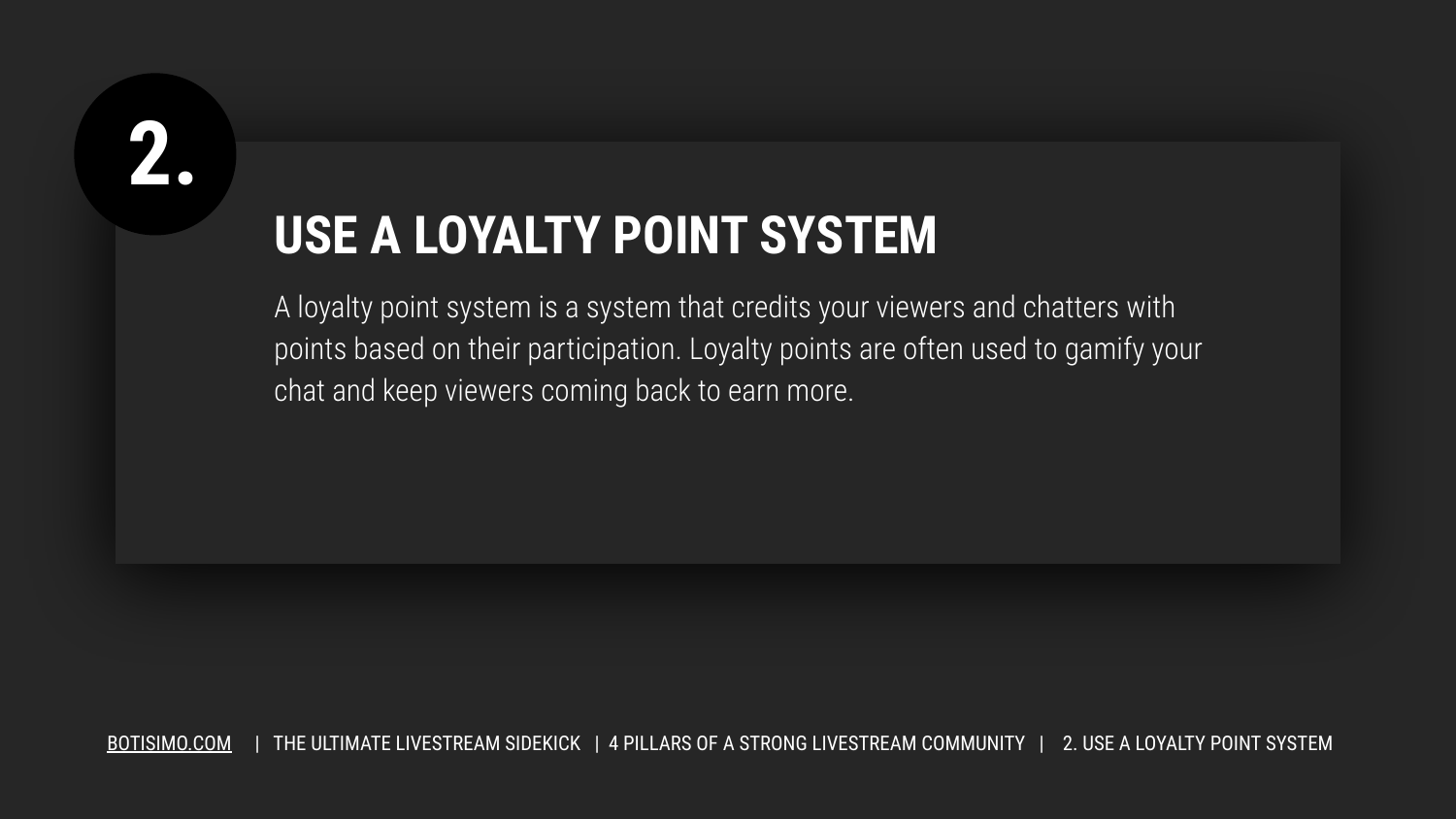## **CREATE YOUTUBE CONTENT**

It's tough getting discovered on a live streaming platform like Twitch. You can only stream for a limited number of hours per day. But on YouTube, your content can be discovered 24/7. Consistently creating valuable content on YouTube is one of the most powerful ways to drive traffic to your live streams. A simple starting point for creating YouTube content is recording your live streams and slicing them into smaller clips. Consider adding sounds effects, gifs, and commentary for extra entertainment value.